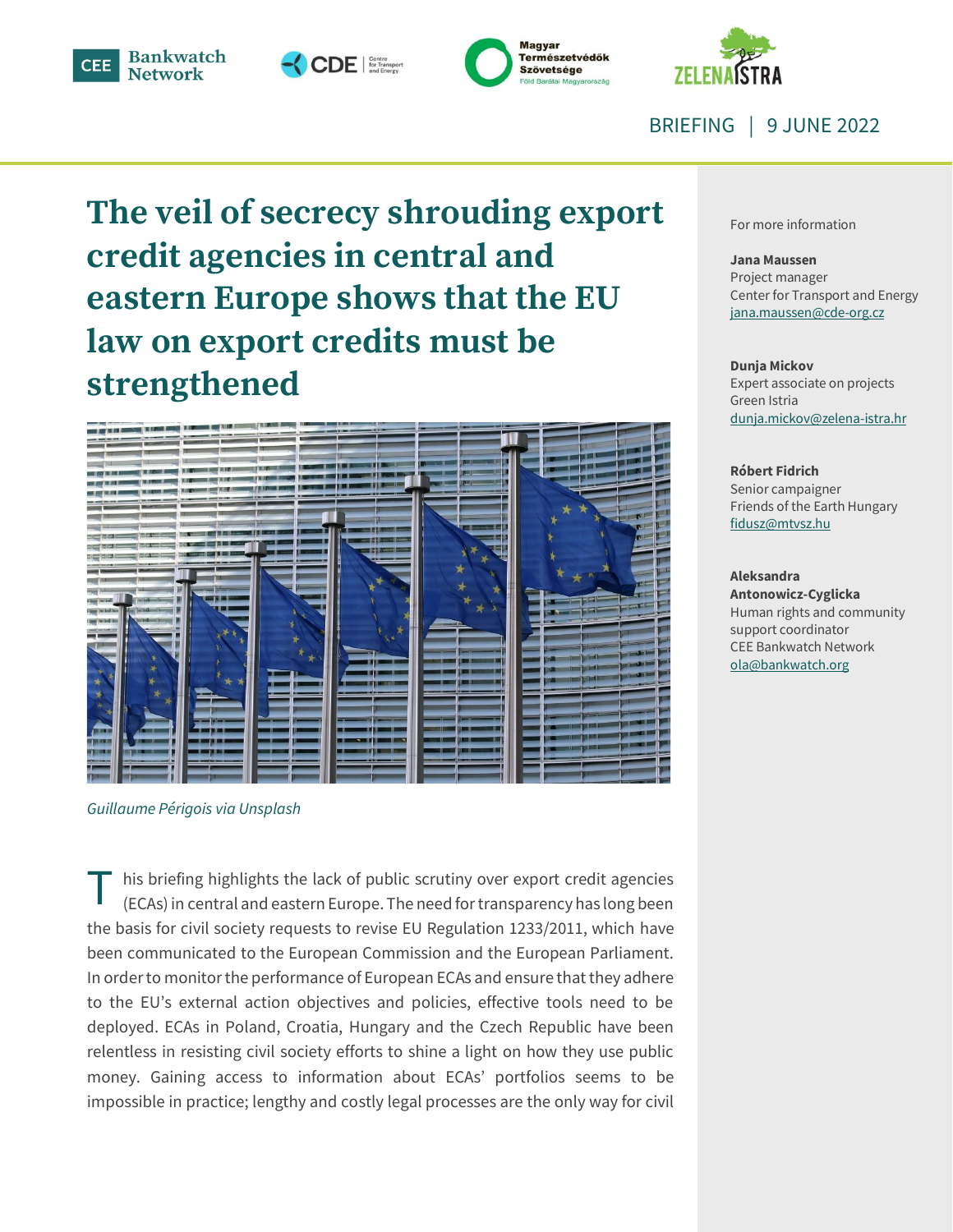society organisations to obtain elementary information about ECA projects. In such circumstances, there is no guarantee that ECAs will be held accountable for their responsibilities towards EU citizens.

# **Introduction**

 $\overline{a}$ 

ECAs are government-backed institutions that provide domestic companies with credits, guarantees or insurance against the risk of non-payment for business transactions abroad. All national ECAs combined provide **the largest source of publicly supported finance** for foreign business transactions of companies based in industrialised countries. At the national level, ECAs are subject to very little if any oversight by politicians and they are little known to the public at large.

Most ECAs in industrialised countries, including EU Member States, coordinate their policies within the framework of the OECD's Arrangement on Officially Supported Export Credits. <sup>1</sup> The arrangement applies to medium- and long-term official export credits with a repayment term of two years or more and excludes ECA support for military or agricultural goods. The contents of the arrangement are regularly revised and updated in accordance with the needs of its participants and the changing market circumstances. Apart from this overarching arrangement, the OECD further guides on environmental and social due diligence procedures. These rules are set apart in the OECD's 'Common Approaches'. <sup>2</sup> However, these are not binding; they are simply recommendations. They apply to only those operations falling under the arrangement; this is only a percentage of all ECA-backed operations.

Since trade and investment are an EU competency, the European Commission is participating in negotiations within the OECD regarding the arrangement on behalf of all EU Member States. To ensure that the arrangement is applied across the EU, it has been transposed in EU Regulation  $1233/2011$ ,<sup>3</sup> a delegated act revised and updated by the European Commission in accordance with changes applying to the arrangement. The preamble to this regulation reiterates that European ECAs are obliged to comply with the EU's external action objectives and obligations such as democracy, respect for human rights, policy coherence for development, and action against climate change. The Regulation requires that the European Commission produce an annual evaluation 'regarding the compliance of ECAs with Union objectives and obligations', specifically the 'external action' obligations set out in articles 3 and 21 of the Treaty of the European Union.

We have monitored the performance of Polish, Czech, Hungarian and Croatian ECAs for years and witnessed an enormous lack of transparency, which not only makes it impossible to verify the compliance of these institutions with EU objectives and obligations, but also actually puts it in question. **This lack of scrutiny over ECAs risks undermining the public policy commitments of the EU when it comes to principles such as transparency, protection of human rights, the fight against climate change and the promotion of democracy.**

<sup>&</sup>lt;sup>1</sup> OECD[, Arrangement on Officially Supported Export Credits,](https://www.oecd.org/trade/topics/export-credits/arrangement-and-sector-understandings/) OECD, accessed 7 June 2022.

<sup>&</sup>lt;sup>2</sup> OECD, <u>OECD Recommendation of the Council on Common Approaches for Officially Supported Export Credits and Environmental and Social Due</u> [Diligence,](https://www.oecd.org/trade/topics/export-credits/environmental-and-social-due-diligence/) *OECD*, 7 April 2016.

<sup>&</sup>lt;sup>3</sup> European Union, Regulation (EU) No 1233/2011 of the European Parliament and of the Council of 16 November 2011 on the application of certain [guidelines in the field of officially supported export credits and repealing Council Decisions 2001/76/EC and 2001/77/EC,](https://eur-lex.europa.eu/legal-content/EN/TXT/?uri=CELEX%3A32011R1233) *EUR-Lex*, 16 November 2011.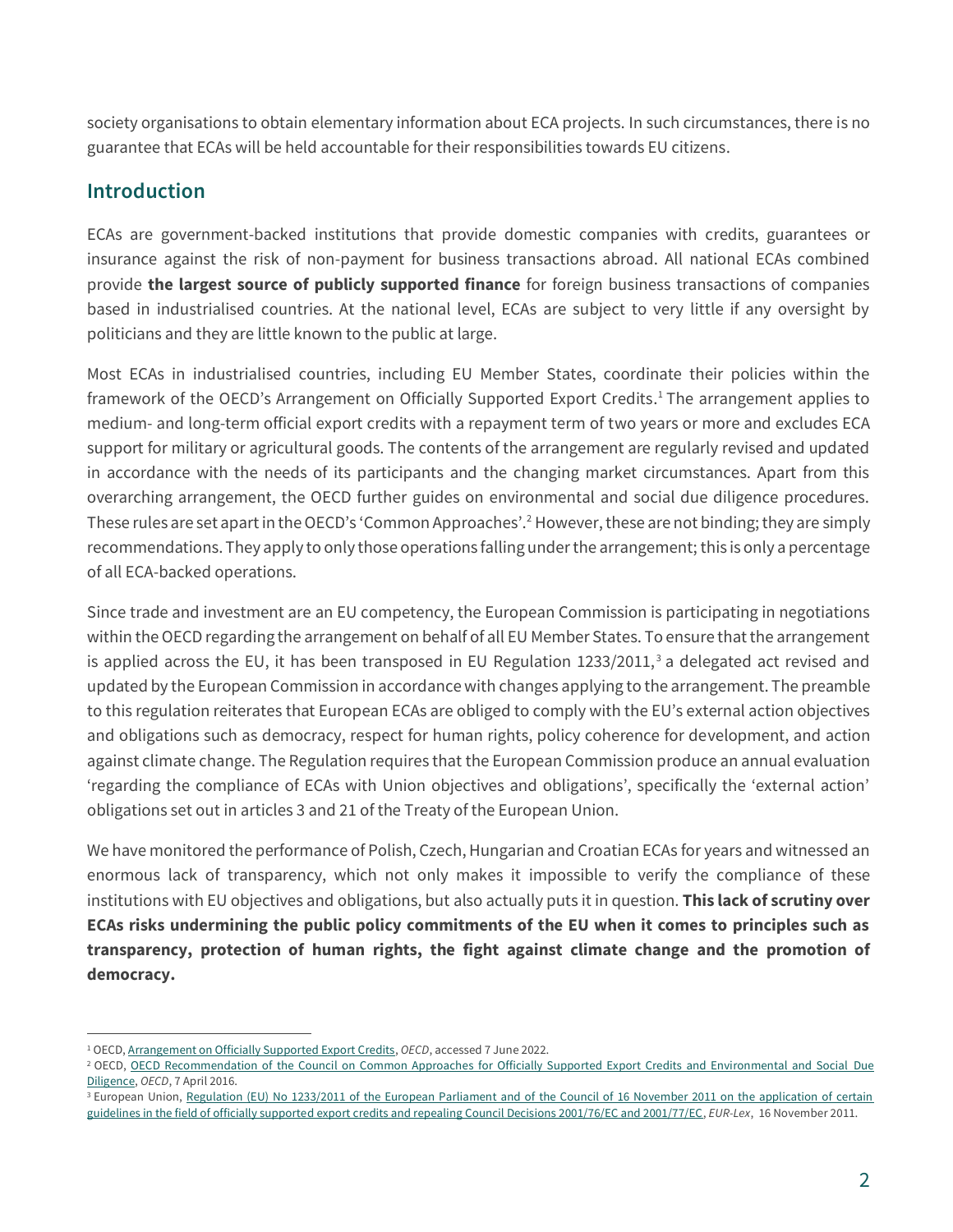# **The ineffectiveness of EU law at ensuring that ECAs comply with EU objectives and transparency**

The European Commission argues that it is difficult to define a precise benchmark for measuring 'compliance' with EU law. Nonetheless, it has deemed Member States compliant on the basis that their ECAs screen projects against the standards laid down in the OECD's Recommendation of the Council on Common Approaches for Officially Supported Export Credits and Environmental and Social Due Diligence (the 'Common Approaches').

The Regulation needs to change because it is outdated and fails to adequately reflect EU policy objectives. The willingness to revise ECA policies is visible globally. Last November, a number of EU Member States took the initiative to sign the COP26 Statement on International Public Support for the Clean Energy Transition and to end all international and direct public financing of fossil fuels. From both an environmental viewpoint and for the benefit of a level playing field, it is necessary that the European Union revises its policies and regulations regarding the ECAs of all its Member States.

In March 2022, the Council of the European Union adopted conclusions stressing the need to shift export finance from projects in the fossil fuel energy sector towards climate-neutral and climate-resilient projects.

Finally, the European Ombudsman suggested that 'the involvement of the EU legislature appears necessary at this stage' in order to strengthen the monitoring of European ECAs.

# **The secret lives of export credit agencies in central and eastern Europe**

Export credit agencies in Poland, Croatia, Hungary and the Czech Republic have been relentless in resisting civil society efforts to shine a light on how they use public money. Accessing information about their portfolios is extremely difficult, even though the institutions should publish information about risky projects.

## **Hungarian secrets**

 $\overline{a}$ 

The risk of ECA projects is categorised according to OECD standards. This means that ECAs are obliged to publicly disclose project information, including each project's name, location and description (ESIA report, summary) as early as possible during the review process, but at least 30 calendar days before a final commitment to grant official support for category A projects (the riskiest ones). This process should also allow for comments from interested stakeholders within a clearly described procedure. For category B projects, the information has to be made public ex-post.

Eximbank Zrt., the Hungarian export credit agency, claims to fulfil its transparency and public participation obligations by pointing to the rules on its website.<sup>4</sup> It doesn't publish any list of projects in category A or B and only refers to the OECD website<sup>5</sup> by stating: '...In this manner, this information is made available to the public in an aggregated form'. Eximbank Zrt. turned down a request for information on its tied aid loans by Friends of the Earth Hungary and appealed two court rulings. In 2019, the Supreme Court of Hungary accepted Eximbank

<sup>4</sup> Exim[, Disclosure of information,](https://exim.hu/en/conditions/eximbank-conditions/bank-regulations/environmental-and-social-policy/disclosure) *Exim*, accessed 7 June 2022.

<sup>5</sup> OECD[, Working Party on Export Credits and Credit Guarantees: INFORMATION ON CATEGORY A AND CATEGORY B PROJECTS,](https://www.oecd.org/officialdocuments/publicdisplaydocumentpdf/?cote=tad/ecg(2017)3/final&doclanguage=en) *OECD*, 4 August 2017.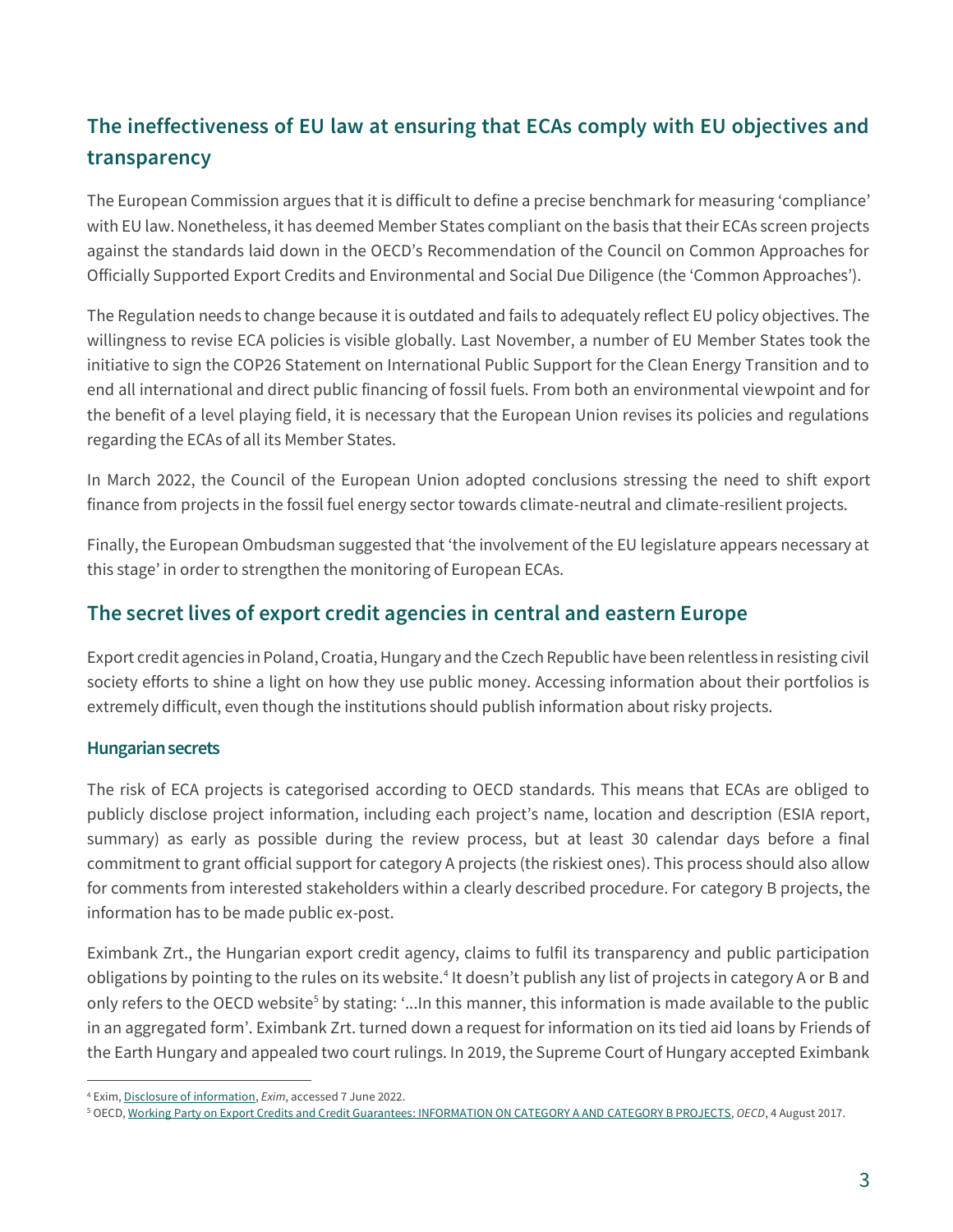Zrt.'s banking secrecy claim. But the Freedom of Information Act, which represents the public interest, should outweigh the secrecy of a state-owned bank. So, Friends of the Earth Hungary lodged a complaint with the Constitutional Court and the case is still pending.

#### **Ghost fossil fuels project: are Hungarian funds involved or not?**

On 28 January 2019 at an event in Accra, Hungary's ambassador to Ghana unveiled a Hungarian investment in power generation worth USD 70 million for the first stage of the Bridge Power project.<sup>6</sup> Bridge Power, located within the thermal power complex in Tema, Ghana, is planned to be the biggest power plant in Ghana and should provide the country with a generating capacity of more than 400 megawatts of combined cycle power, fuelled by liquified petroleum gas, natural gas and diesel. At the event, Robert Ahomka-Lindsay, the Deputy Minister of Trade and Industry of Ghana, said: 'Hungary supported the Bridge Power project with financing through the Hungarian Export and Import Bank and would provide an additional investment of multi-million dollars' worth of equipment as part of the phase two of the project'.<sup>7</sup>

Friends of the Earth Hungary wrote an official letter to Eximbank Zrt. to clarify whether it is financing the Bridge Power project. In response, Eximbank Zrt. refused to provide any information, claiming the need for business and banking secrecy. In the same letter it claimed that: 'Eximbank applies environmental, social and human rights due diligence procedures in its lending activities, which have been developed in accordance with international obligations and agreements, in line with the principles of the OECD Council Recommendation on Common Environmental and Social Guidelines for Officially Supported Export Credits'.<sup>8</sup> Given the specifics, this would most probably be a category A project, which means it should be published on the website ex-ante to allow interested stakeholders to comment on it.

### **Czech secrets**

 $\overline{a}$ 

The website of the Czech Export Guarantee and Insurance Corporation (EGAP) states that: 'All EGAP's procedures are in compliance with international rules in the area of environment protection, including the revised Recommendation of the OECD Council of 2016'.<sup>9</sup> EGAP underlines its concerns about due diligence relating to its operations. It also publishes information about category A and B projects in line with the standards.

However, recently the institution introduced a secrecy scheme called the COVID Plus programme. COVID Plus was intended for large producers, with the volume of guarantees ranging from 5 million to 2 billion Czech koruna (CZK), which is worth from EUR 0.2 million to EUR 80 million. It has supported multiple companies without standard due diligence, including steel company Liberty Ostrava, travel agency Kiwi and air carrier

<sup>6</sup> Embassy of Hungary in Accra[, Unveiling of \\$70 million-worth of power generation investment from Hungary for the Bridge Power Project,](https://accra.mfa.gov.hu/eng/news/unveiling-of-70-million-worth-of-power-generation-investment-from-hungary-for-the-bridge-power-project) *Embassy of Hungary in Accra*, accessed 7 June 2022.

<sup>7</sup> BusinessGhana[, Government unveils 70 million-dollar turbines for bridge power project,](https://www.businessghana.com/site/news/general/181032/Government-unveils-70-million-dollar-turbines-for-bridge-power-project) *BusinessGhana*, 30 January 2019.

<sup>8</sup> Letter dated for 9 February 2022 in possession of Friends of the Earth Hungary.

<sup>9</sup> EGAP[, The impact of exports on the environment and social environment,](https://www.egap.cz/en/impact-exports-environment-and-social-environment) *EGAP*, accessed 7 June 2022.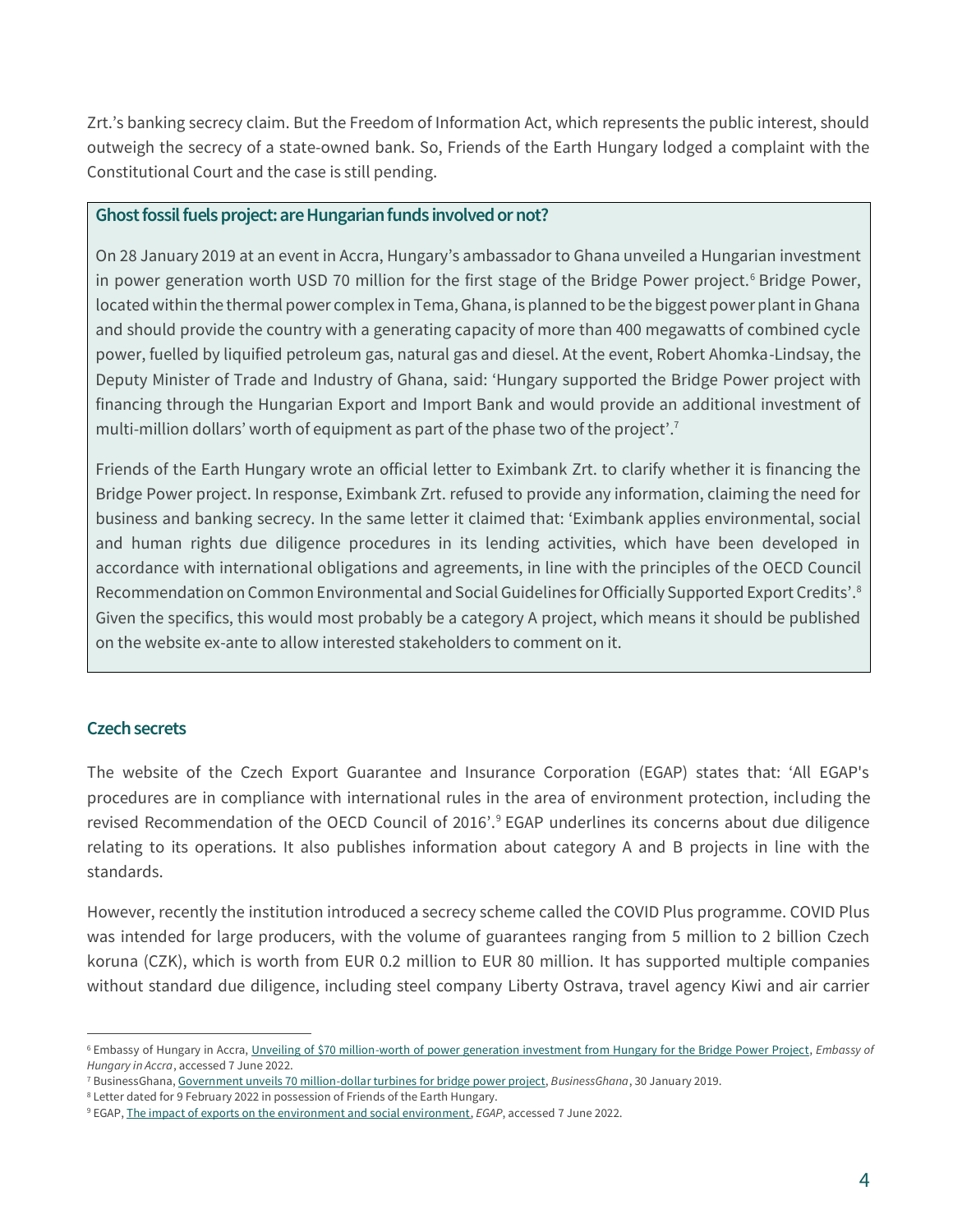Smartwings. Those interventions added up to CZK 5 billion for just three companies. For comparison, in 2022 the Czech government has approved the same amount in COVID-19 support to cover all entrepreneurs in the country. Under standard conditions, EGAP would follow a set of OECD and EU rules and be supervised by the Czech National Bank. However, thanks to an approved special government decree (No. 215/2020), these rules did not apply to the COVID Plus programme and it was not subject to any regulation or state supervision. It was a special programme, different from the typical schemes of ECAs, but it exposed poor due diligence and nontransparent approaches, shedding light on EGAP's overall (in)ability to assess project impacts and client credibility.

#### **Corruption investigations, opaque accounting and EGAP's guarantee**

In the summer of 2020, EGAP approved a guarantee of CZK 2 billion (around EUR 80 million) for Liberty Ostrava, a steel company located in Northern Moravia. This is one of the biggest polluters in the Czech Republic, owned by the GFG Alliance chaired by Sanjeev Gupta, whose finances have been on the radar of international financial institutions since 2016 (Credit Suisse bankers have placed Sanjeev Gupta's Liberty Commodities on an internal blacklist).<sup>10</sup> The loan covered by the EGAP guarantee was provided by Greensill Bank AG, which went bankrupt in March 2021. The global media had been writing about corruption cases associated with Greensill Bank and GFG Alliance before the guarantee was granted. <sup>11</sup> EGAP's decision to grant support to a company with dubious financing and a dubious owner was contested nationally.<sup>12</sup>

EGAP representatives informed the Centre for Transport and Energy (CDE) in mid-2021 that all the conditions of the COVID Plus programme set out in government decree No. 215/2020 had been met by the client. According to EGAP's interpretation, it was not possible to examine the environmental and social impacts of supported projects and to determine in detail how the borrower was financed. EGAP informed the CDE that according to its information, Liberty Ostrava used the loan for operational purposes. Later, there was a report in the media that EGAP<sup>13</sup> considered the guarantee invalid due to the breach of warranty conditions; the loan was allegedly not used for operational purposes.

Despite 17 requests for information concerning the guarantee for Liberty Ostrava, the CDE was not provided with any specific information or a confirmation that the guarantee had been cancelled.

 $\overline{a}$ 

<sup>10</sup> Finews.com, [Greensill: Credit Suisse Ignored Warnings,](https://www.finews.com/news/english-news/46453-greensill-credit-suisse-sanjeev-gupta-credit-suisse-liberty-commodities) *finews.com*, 28 May 2021.

<sup>11</sup> BBC[, Sanjeev Gupta's Liberty Steel offices targeted in fraud investigation,](https://www.bbc.com/news/business-61243841) *BBC*, 27 April 2022.

Nicola Slawson, [Timeline: David Cameron and Greensill Capital,](https://www.theguardian.com/politics/2021/apr/11/timeline-david-cameron-and-greensill-capital) *The Guardian*, 12 April 2021.

<sup>12</sup> Mediální odbor, Piráti [a Starostové chtějí zabránit vytunelování ostravské ocelárny, podají podnět na EGAP kvůli zmizelým dvěma miliardám](https://moravskoslezsky.pirati.cz/aktuality/liberty-v-ohrozeni.html), *Pirátská strana – Moravskoslezský kraj,* 3 May 2021.

Petr Zenkner, Martin Ťopek, [Z ostravské Liberty se stává poutní místo politiků. Kde jsou dvě miliardy, za které ručí stát, ale nikdo neví](https://archiv.hn.cz/c1-66926900-z-ostravske-liberty-se-stava-poutni-misto-politiku-kde-jsou-pujcene-dve-miliardy-ale-nikdo-nevi), *Hospodářské noviny*, 20 May 2021.

<sup>13</sup> Petr Lukáč, Petr Zenkner, [Státní záruka za dvoumiliardový úvěr pro Liberty je podle EGAP neplatná](https://archiv.hn.cz/c1-66947170-statni-zaruka-za-dvoumiliardovy-uver-pro-liberty-je-podle-egap-neplatna), *Hospodářské noviny*, 2 July 2021.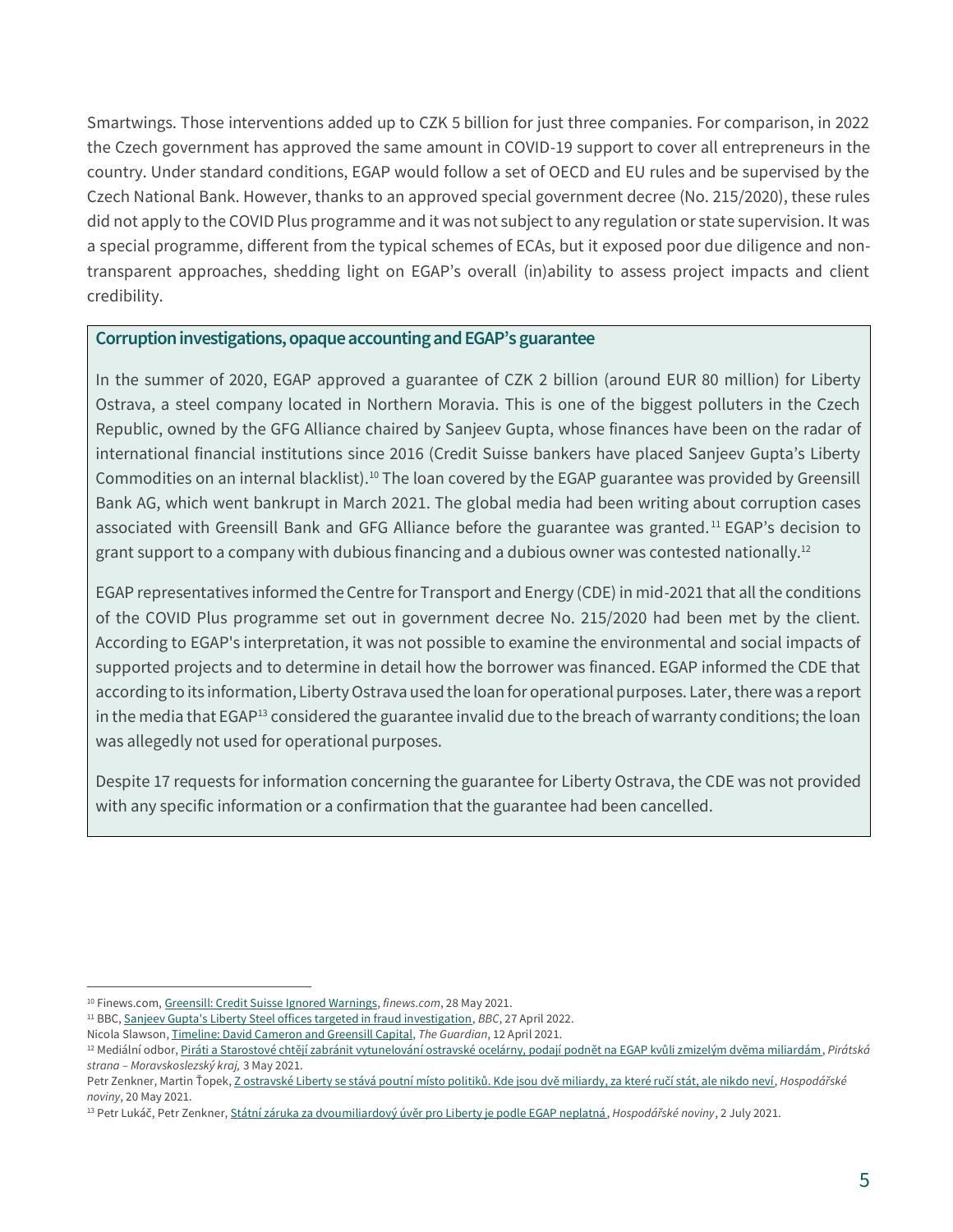#### **Croatian secrets**

 $\overline{a}$ 

By February 2021, Croatia's ECA – the Bank for Reconstruction and Development (HBOR) – had lost 37 times before the High Administrative Court in cases relating to access to information about its performance.<sup>14</sup> Since 2016, when Croatian NGO Green Istria started using the Right to Access Information Act to ask about HBOR's export credit portfolio, the High Administrative Court has made six judgments in favour of Green Istria, i.e. against HBOR's decisions to deny access to the requested information. In 2019, Green Istria requested that HBOR disclose its export credit projects undertaken from 2015 to 2018, as well as conclusions and the official documents from HBOR's board meetings relating to these projects, which HBOR is obliged to proactively publish on its website.<sup>15</sup> HBOR refused to grant access to this information. After a two-year legal battle, Green Istria managed to obtain all the requested information,<sup>16</sup> which after numerous similar judgments in the past again proved the High Administrative Court's position that HBOR spends public money and citizens have the fundamental right 'to exercise control over the holders of power and over the spending of public funds'. <sup>17</sup> But court cases cannot be the solution every time there is a request for information; regular scrutiny over HBOR is needed.

Unfortunately, HBOR continues to be opaque. It communicates different standards with European institutions than it does with Green Istria. HBOR has formally committed to adhering to the OECD's Common Approaches since 2013.<sup>18</sup> Green Istria also received checklists sent by Croatia to the European Commission annually, as required by EU Regulation 1233/2011 for the years 2016-20. For all these years, HBOR stated to the European Commission that it adhered to the OECD's Common Approaches. Surprisingly, Green Istria received a letter from HBOR on 17 February 2022 stating that: 'In its acting related to consideration of export insurance in the context of corporate social responsibility, HBOR regulated and harmonised with the OECD Recommendation of the Council on Common Approaches for Officially Supported Export Credits and Environmental and Social Due Diligence – The "Common Approaches" by an internal act that entered into force on April 6, 2021'.<sup>19</sup>

First, the question arises as to why there are differences in information regarding HBOR's adherence to the Common Approaches provided to the European Commission and to Green Istria. There are also differences in HBOR's reports, as in its 2016 Social Responsibility Report, HBOR claimed to have adhered to the Common Approaches since 2013, while in its 2020 Social Responsibility and Sustainability Report,<sup>20</sup> it said it would start adhering to Common Approaches from 2021. Secondly, there are still no category A or B projects listed on HBOR's website. This may be due to the small size and nature of HBOR's export guarantee projects, but this is

<sup>&</sup>lt;sup>14</sup> Dunja Mickov, High administrative court rules in favor of Green Istria – Information Commissioner violated the Act on the right of access to information, *Green Istria*, 8 March 2021.

<sup>&</sup>lt;sup>15</sup> [Act on the Right of Access to Information, Official Gazette 25/13 and 85/15, Article 10.1.12.:](https://www.pristupinfo.hr/wp-content/uploads/2019/05/ZPPI-procisceni-ENGLESKI.doc?x57830) "Public authority bodies are obliged to publish the following information in an easily searchable and machine-readable format on their websites: ... 12) conclusions from official sessions of public authority bodies and the official documents enacted at these sessions…"

<sup>&</sup>lt;sup>16</sup> Judgements are available here[: https://drive.google.com/drive/folders/1G2vsY0zwIpdQeOzPEfDlM2lb5XvXpEJo?usp=sharing](https://drive.google.com/drive/folders/1G2vsY0zwIpdQeOzPEfDlM2lb5XvXpEJo?usp=sharing)

<sup>&</sup>lt;sup>17</sup> [Act on the Right of Access to Information, Official Gazette 25/13 and 85/15, Article 16.3.](https://www.pristupinfo.hr/wp-content/uploads/2019/05/ZPPI-procisceni-ENGLESKI.doc?x57830): "Information on the disposal of public funds shall be available to the public without conducting the procedure referred to in paragraph 1 of this Article, with the exemption of classified information."

<sup>18</sup> HBOR, [IZVJEŠĆE O DRUŠTVENOJ ODGOVORNOSTI 2016](https://www.hbor.hr/wp-content/uploads/2016/11/HBOR-Izvjesce-o-drustvenoj-odgovornosti-2016.-30.6.17.-final.pdf), *HBOR*, 19, June 2017.

<sup>&</sup>lt;sup>19</sup> [Letter from HBOR dated 17 February 2022](https://drive.google.com/file/d/10_iclB57pQ0Acfq6yUPJ_vn0D5q3BJFO/view?usp=sharing) in possession of Green Istria.

<sup>20</sup> HBOR, [IZVJEŠĆE O DRUŠTVENOJ ODGOVORNOSTI I ODRŽIVOSTI 2020](https://www.hbor.hr/wp-content/uploads/2021/08/Izvjesce-o-drustvenoj-odgovornosti-i-odrzivosti-2020-final.pdf), *HBOR*, 26, August 2021.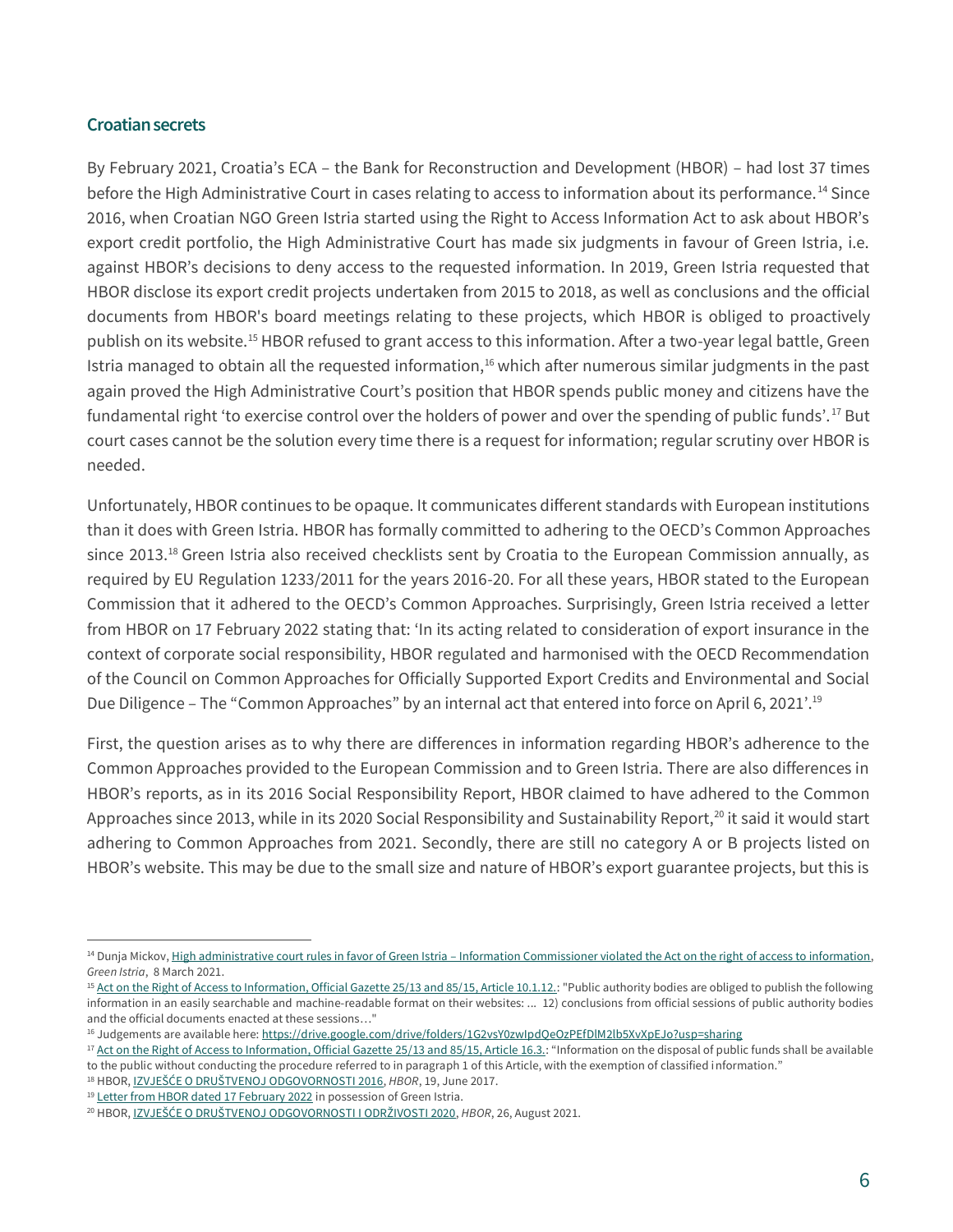not clear from the bank's annual reports and corporate social responsibility reports; access to information is tightly limited by the institution.

#### **Croatian investment in hydropower plant located in a conflict zone**

As a result of one of the High Administrative Court judgements, Green Istria received information that in 2017, HBOR backed within its export credit insurance programme the delivery of two 56 megavolt-ampere (MVA) generators, generator excitation, assembly and PUP supervision, cost and freight delivery, special tools and devices, and spare parts from a Croatian business called Končar – Generators and Motors Inc. to Iran. The value of the export business, i.e. the insured amount, was 17 977 455 Croatian kuna (HRK) (around EUR 2.3 million).<sup>21</sup> Also, within the export bank's guarantees programme, HBOR supported Končar's delivery of two generators for Khoda Afarin Hydropower Plant in Iran to Slovenia, valued at HRK 17 747 587 (around EUR 2.3 million).<sup>22</sup>

Information about the project can be found on the investor's website:

KONČAR – Generators and Motors Inc. (GIM) has signed a contract with the Iranian company Farab Co. for the delivery of two new vertical generators and the corresponding auxiliary systems. The Khoda Afarin HPP is a new power plant that is being built on the Aras river, on the border of Iran and Azerbaijan, only a mile away from the world-famous 11th and 13th century bridges, known as the Khoda Afarin bridges. The bridges connect the territory of Iran with the Azerbaijan territory of Nagorno-Karabakh. This contract is of great importance not only for GIM and other companies within the KONČAR Group, but also for the Group as a whole, given that it reopens the Iranian market.<sup>23</sup>

As analysed by the Jamestown Foundation, the location of the project is highly controversial:

In early May 2020, media reports highlighted the construction of a large hydropower system composed of the Khudafarin and Qiz Qalasi (Maiden Tower) hydropower plants as well as hydro junctions and related facilities and bridges on the Aras River, which follows part of the border between Azerbaijan and Iran. The reporting included photographs of the construction sites apparently located on the territory of Azerbaijan's Armenian-occupied Jabrayil district. 24

It is highly questionable whether sufficient due diligence was undertaken given the geopolitical nuances and potential human rights impacts of the project, as well as its impact on historical sites.

 $\overline{a}$ 

<sup>&</sup>lt;sup>21</sup> [Document](https://drive.google.com/file/d/1uZWtaoKhL_e7KefVcvseoN1s3CcscjOJ/view?usp=sharing) provided by HBOR in possession of Green Istria.

<sup>&</sup>lt;sup>22</sup> [Document](https://drive.google.com/file/d/1Tv9qqN6aNYbtdKwMjKjZOxmS9Xr1fj7E/view?usp=sharing) provided by HBOR in possession of Green Istria, lines 82 and 83.

<sup>23</sup> Končar, [Conclusion of the contract for the delivery of equipment for the Khoda Afarin HPP in Iran,](https://www.koncar.hr/en/conclusion-of-the-contract-for-the-delivery-of-equipment-for-the-khoda-afarin-hpp-in-iran/) *Končar*, 26 February 2018.

<sup>24</sup> Rahim Rahimov[, Iran Completes Controversial Hydropower Project on Aras River,](https://jamestown.org/program/iran-completes-controversial-hydropower-project-on-aras-river/) *The Jamestown Foundation*, 24 June 2020.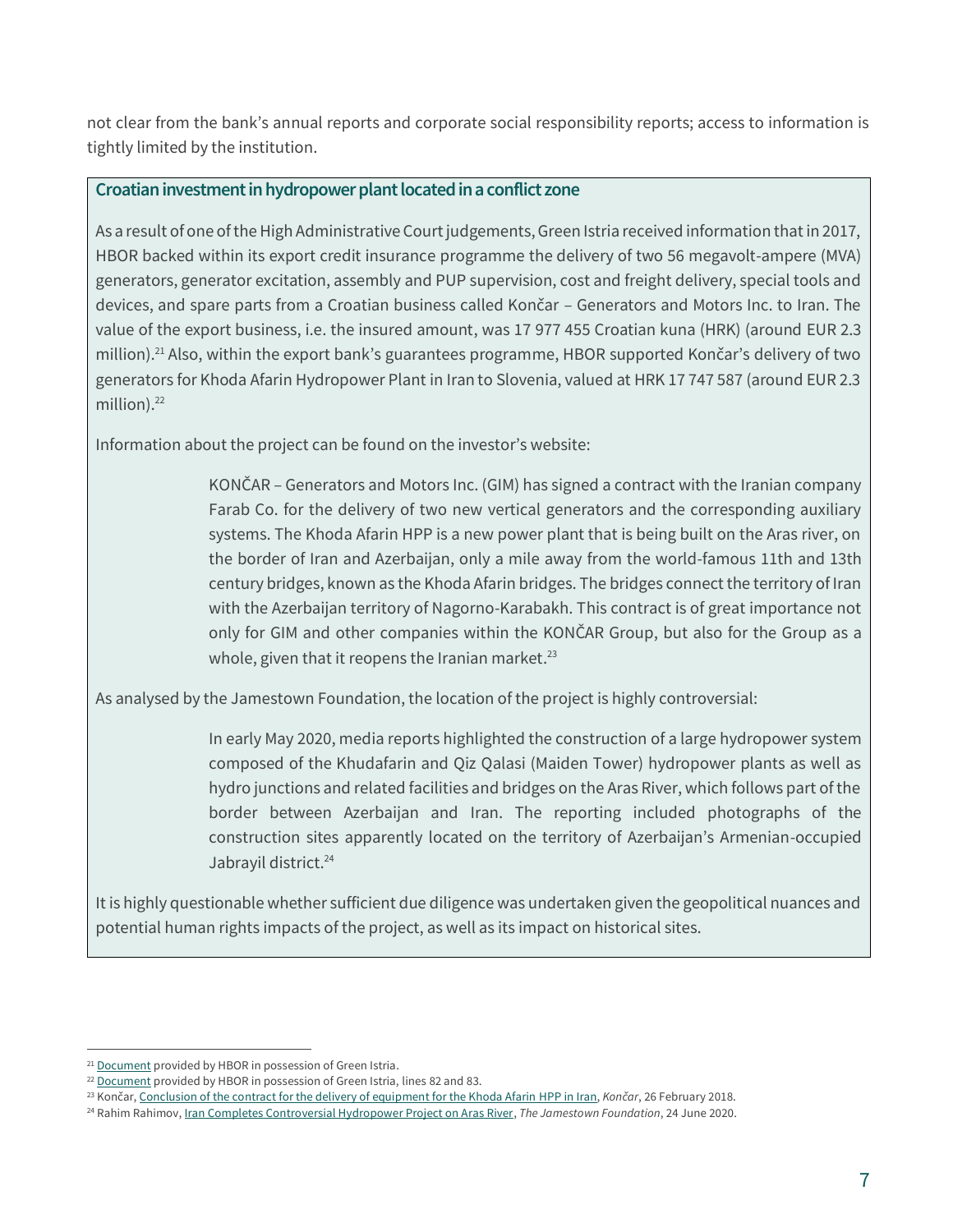#### **Polish secrets**

A 2019 ruling by Poland's Supreme Administrative Court concluded a three-year-long effort by the Polish Green Network to reveal who receives support from Poland's export credit agency, KUKE S.A. Eventually, the court ruled in favour of KUKE S.A., which claimed insurance secrecy as a reason to reject the request for the complete list of the companies it had provided with publicly backed insurance.

The full portfolio of the projects supported by KUKE S.A. remains secret, although information about category A and B projects is available on the website.<sup>25</sup> In 2022, KUKE S.A. for the first time disclosed on request an anonymised environmental questionnaire for one of its projects in Belarus. It was a biomass (wood) power plant<sup>26</sup> that received support in 2021.

In 2020, the Polish Green Network asked the Polish Ministry of Finance – which supervised KUKE S.A. at that time – about the implementation of the Paris Agreement. The response stated that KUKE S.A. works to realise the Paris Agreement by implementing the OECD's Arrangement on Officially Supported Export Credits.<sup>27</sup> There is not a single mention of climate change and the role export credits can play in mitigating this in the OECD Arrangement, so referring to it shows a lack of relevant policy and proper consideration both by the agency and the Member State.

# **European Commission doing little to bring transparency to ECAs**

Such a systemic failure of transparency raises questions about the approach and practices of these institutions and makes it impossible to assess their compliance with EU objectives. The basic problem is a lack of clarity about what the agencies support. The reporting formats sent annually by Member States to the European Commission give hardly any concrete information about the projects' ECA support. In these reports, Member States should describe how environmental risks, which can carry other relevant risks, are taken into account in the officially supported export credit activities of their ECAs. The European Commission should produce an annual review for the European Parliament based on this information, including an evaluation regarding the compliance of ECAs with EU objectives and obligations. Reports from the European Commission to the European Parliament coverin[g 2017,](https://eur-lex.europa.eu/legal-content/EN/TXT/PDF/?uri=CELEX:52020DC0348&from=EN) [2018](https://eur-lex.europa.eu/legal-content/EN/TXT/PDF/?uri=CELEX:52020DC0349&from=EN) an[d 2019](https://op.europa.eu/en/publication-detail/-/publication/df7560d2-e553-11eb-a1a5-01aa75ed71a1/language-en/format-PDF/source-225320375) failed to contain such an evaluation. These vague reports, stating that '...the Commission considers that the information contained in the Annual Activity Reports provides strong evidence that ECAs are in compliance with Articles 3 and 21 TEU and does not provide evidence of noncompliance by any Member State' do not actually show any evidence of compliance with EU objectives and obligations, as required by EU Regulation 1233/2011.

 $\overline{a}$ 

<sup>&</sup>lt;sup>25</sup> KUKE[, Projekty notyfikowane ex post,](https://kuke.com.pl/projekty-notyfikowane-ex-post) KUKE, accessed 7 June 2022.

KUKE, [Projekty notyfikowane ex ante,](https://kuke.com.pl/projekty-notyfikowane-ex-ante) accessed 7 June 2022.

<sup>26</sup> KUKE[, Projekty notyfikowane ex post.](https://kuke.com.pl/projekty-notyfikowane-ex-post)

<sup>&</sup>lt;sup>27</sup> Ministry of Finance letter to Polish Green Network, 14 September 2020.